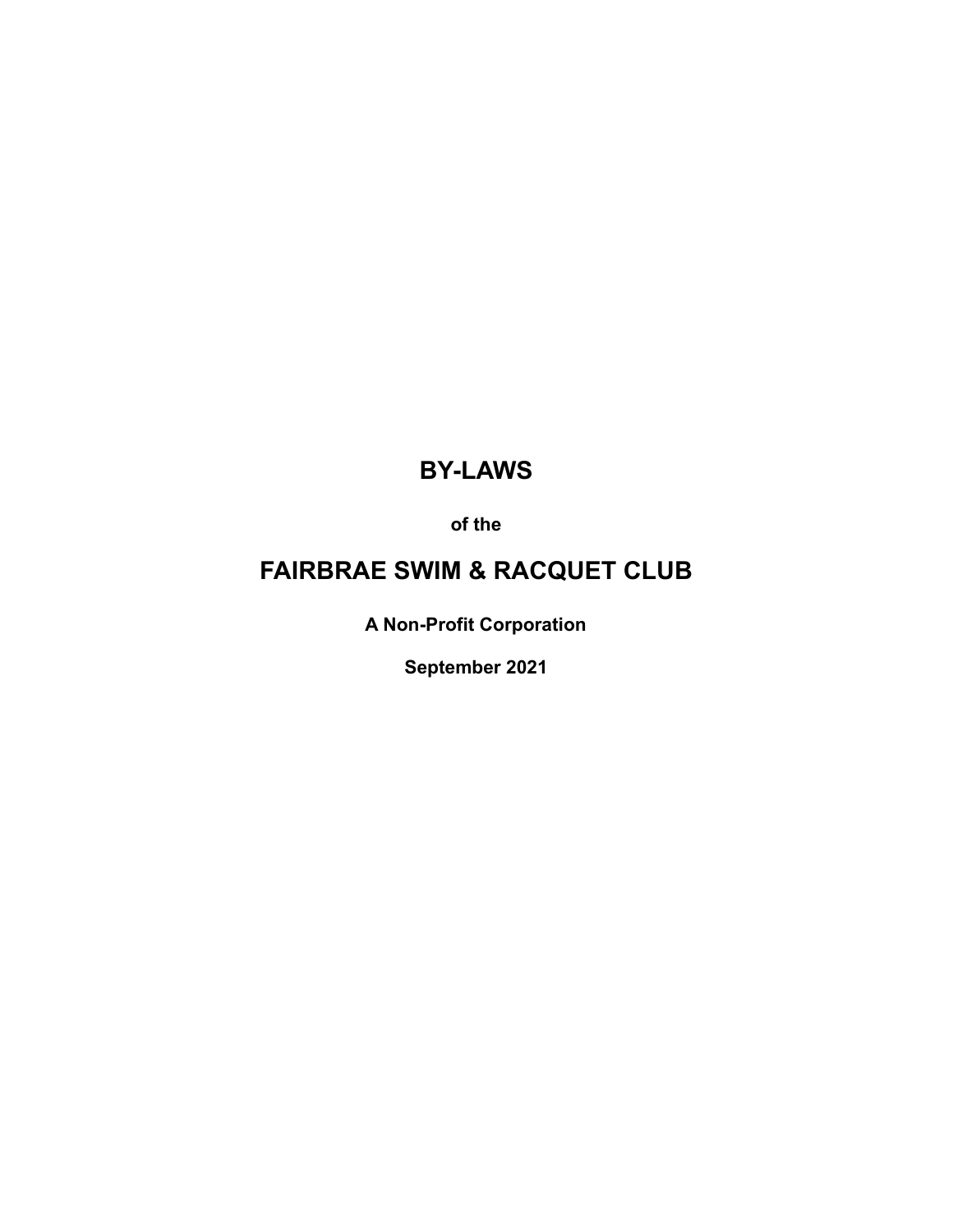#### **AMENDMENTS**

Section 4.1 amended March 2, 2015 Section 2.2.1 added October 10, 2016 Section 2.5 amended October 10, 2016 Section 2.7.1 added October 10, 2016 Section 2.7.2 added October 10, 2016 Section 2.8.1 added October 10, 2016 Section 3.5.1 added October 10, 2016 Section 3.6 amended October 10, 2016 Section 3.7 added October 10, 2016 Section 4.1.1 added October 10, 2016 Section 6.2.1 added October 10, 2016 Section 6.4.1 added October 10, 2016 Section 6.5.1 added October 10, 2016 Section 7.1 amended October 10, 2016 Section 7.2 added October 10, 2016 Section 7.5.2 added October 10, 2016 Section 7.5.5 added October 10, 2016 Section 9.5.1 added October 10, 2016 Section 10.5.1 added October 10, 2016 Section 2.4 amended March 11, 2021 Section 4.5.3 amended September 1, 2021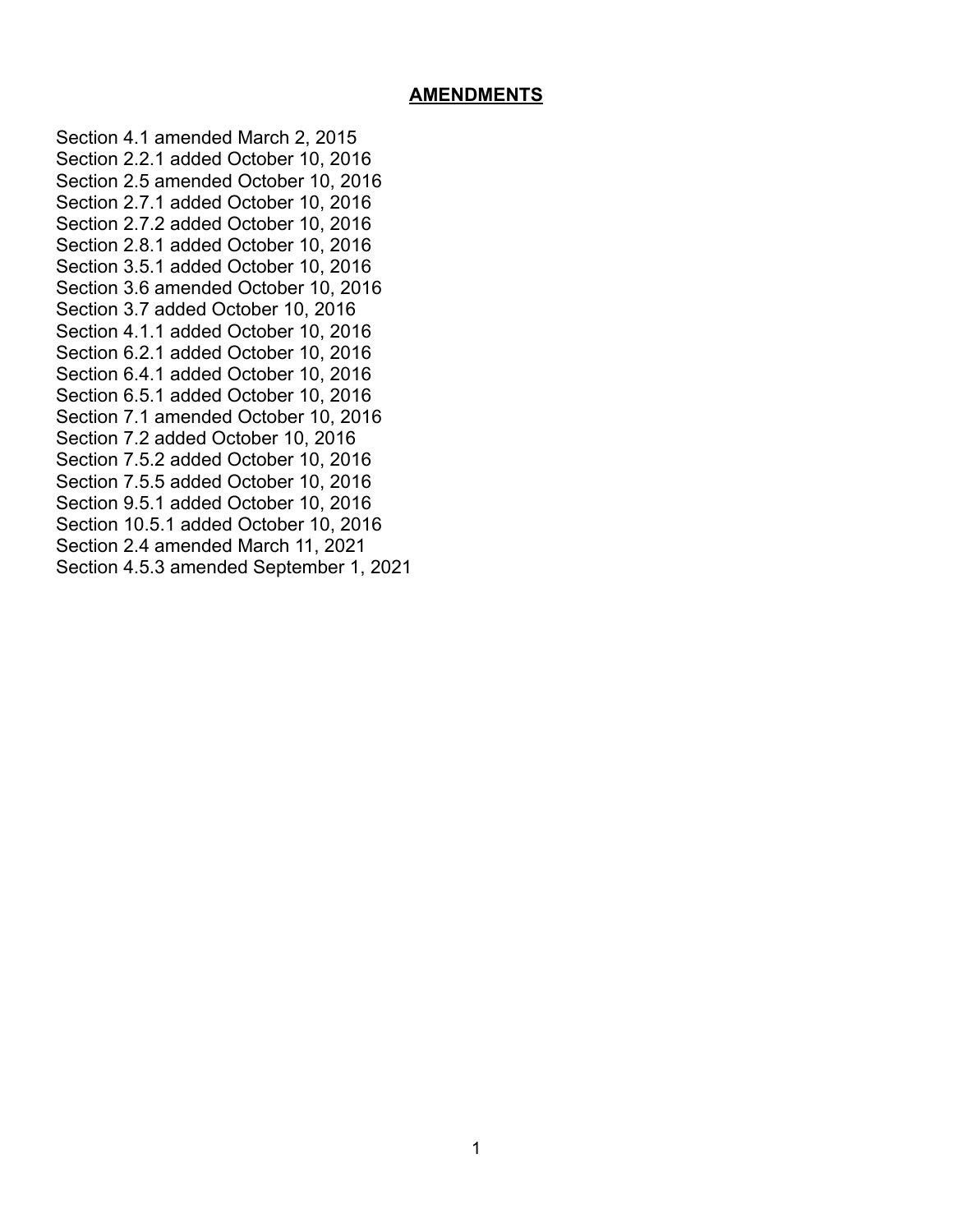# **ARTICLE I**

## **Description**

**Section 1.1 Name, Purpose.** This organization is a non-profit corporation of the State of California. Its name shall be the Fairbrae Swim & Racquet Club. Its purpose shall be to provide family recreation in the form of whatever athletic and social activities are appropriate to the club facilities and desired by the members.

**Section 1.2 Place.** The principal place of business and the club facilities are located at 696 Sheraton Drive, City of Sunnyvale, County of Santa Clara, State of California.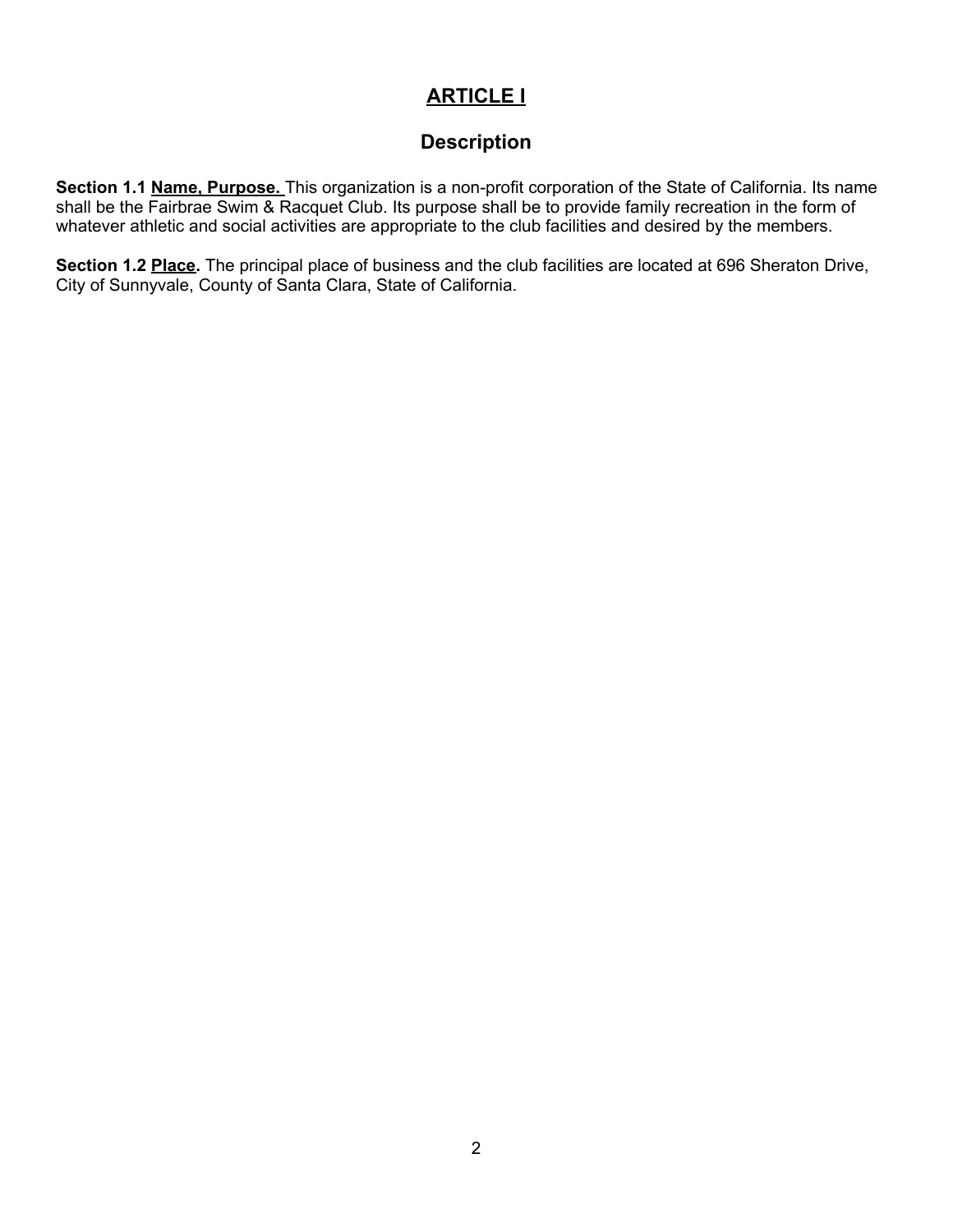## **ARTICLE II**

## **Board of Directors**

**Section 2.1 Number.** The Board of Directors shall consist of seven members, and a majority of the directors shall constitute a quorum at any meeting.

**Section 2.2 Election.** The directors shall be elected at the annual meeting of the club membership and shall serve for two years and until their successors are elected. Four directors shall be elected on alternate years, and three directors shall be elected on the succeeding years.

**Section 2.2.1** For the avoidance of doubt, an even number of directors shall be elected in even years and an odd number of directors shall be elected in odd years. As an example, four (4) directors shall be elected in 2016, and three (3) directors shall be elected in 2017, and so on.

**Section 2.3 Qualification.** Directors shall have been members in good standing for not less than eight (8) months prior to their election and may not serve more than two (2) successive terms of office.

**Section 2.4 Vacancies.** Vacancies shall be filled by appointment of the remaining directors. The Board shall vote on any proposed candidate. Regular voting and quorum rules apply. Such appointees shall serve the remainder of the vacated term. If the appointment is made within the first year of a term, then the appointment shall count as a normal two-year term and the appointee shall be eligible to run for up to one more consecutive term in a regular election. If the appointment is made in the second year of a term, the appointee shall be eligible to run for up to two more consecutive terms in regular elections.

**Section 2.5 First Meeting.** The first meeting of a new Board of Directors shall be held within thirty (30) days after election of successors, for the purpose of election of officers.

**Section 2.6 Authority.** The affairs of the corporation shall be managed by its Board of Directors, with full powers except as hereinafter described and as regulated by statute.

**Section 2.6.1** The Board of Directors shall not have the power to authorize the sale, transfer or disposition of the property of the club as a whole or substantially as a whole, or to discontinue the use of the club property as a swimming & racquet club, except as provided in Article 10 of these by-laws.

**Section 2.6.2** The Board of Directors may, on behalf of the club, incur such indebtedness for the proper purposes of the club as it shall deem necessary or advisable; provided that the aggregate of all indebtedness of the club outstanding at any one time shall not exceed the sum of fifty thousand (\$50,000) dollars. Exception to this amount may be made upon prior approving vote of not less than two-thirds of the regular members.

**Section 2.6.3** The Board of Directors may within the limits hereinafter described authorize any officer, or agent, to enter into any contract or execute and deliver any instrument in the name of and behalf of the club. Unless so authorized, no officer, agent, employee, or member shall have authority to bind the club to any contract, or to pledge its credit or use of its facilities.

**Section 2.7 Regular Meetings.** The Board of Directors shall prescribe the time and place of regular board meetings. Such time and place shall be kept posted on the club bulletin board and other notice of regular meetings is hereby waived. In the event a regular meeting shall be canceled, or time and place altered, notice of change shall be posted on the club bulletin board, and notice of change shall be communicated to the Board of Directors in compliance with the provisions for special meetings.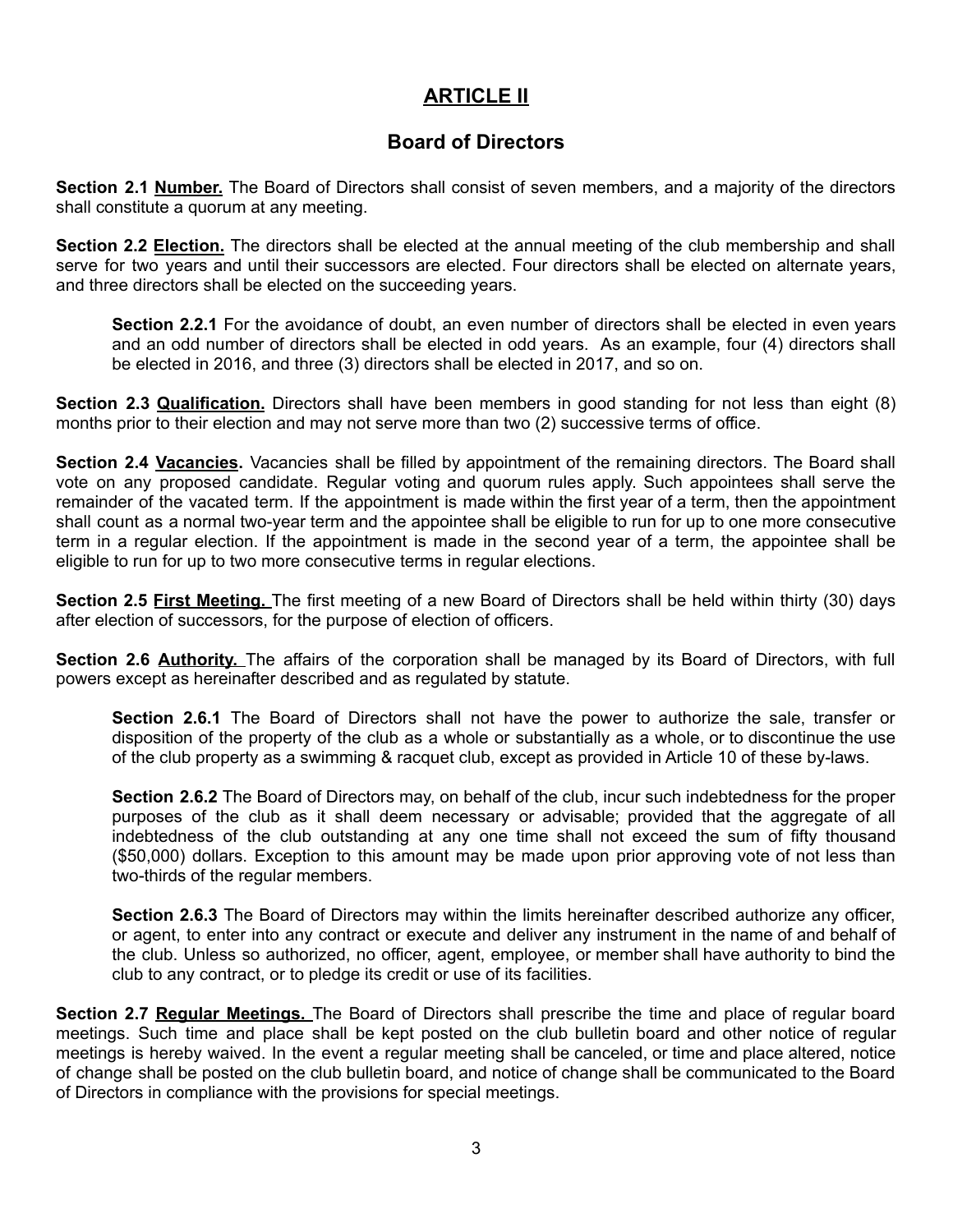**Section 2.7.1** Notice of the regular board meeting and any updates shall also be provided by electronic means that the club subscribes to (e.g., website, email, social media, etc.) no later than ten (10) days prior to the date of the regular board meeting.

**Section 2.7.2** Any director may join a regular board meeting by phone or other electronic means so long as all directors can communicate with one another.

**Section 2.8 Special Meetings.** Special meetings of the Board of Directors shall be held whenever called by the president, or in his absence or inability to act, by the vice president. Notice of special meetings shall be communicated personally to the directors by the president or his agent no less than five (5) days before the meeting is to be held. Notice of special meetings shall be posted on the club bulletin board.

**Section 2.8.1** Notice of the special board meeting and any updates shall also be provided by electronic means that the club subscribes to (e.g., website, email, social media, etc.) no later than five (5) days prior to the date of the special board meeting.

**Section 2.8.2** The minutes of any special meeting of directors shall contain an entry showing that due notice of said meetings had been given to all directors, and said entry shall be conclusive evidence that due notice had been given in the manner required by by-laws and by statute.

**Section 2.9 Waiver of Notice.** The transactions of any meeting and notice thereof, however called or wherever held, are as valid as though held after the regular call and notice, provided a quorum is present and provided the absent directors shall, before or after the meeting, sign a waiver of notice, a consent to hold the meeting, or an approval of the minutes thereof. All such waivers, consents, or approvals shall be filed with the corporate records or made a part of the minutes of the meeting.

**Section 2.10 Adjourned Meetings.** Notice of adjourned meetings need not be given if time and place for reconvening are fixed at the meeting adjourned.

**Section 2.11 Removal of Directors.** Any director whose attendance record, conduct, standing in the club, or performance of duties shall be prejudicial to the best interests or good name of the club or to the proper conduct of the business of the club, may be removed by unanimous vote of the remaining directors or by a vote of the majority of the membership in good standing, at any regular meeting, or special meeting called for that purpose.

**Section 2.12 Meeting Attendance.** Regular and special meetings of the Board of Directors shall be open to members. Such attendees shall be present as spectators unless otherwise directed by the president. When an open meeting shall be deemed prejudicial to the club or to any member, the president may declare the meeting closed to attendance except by invitation.

**Section 2.13 Compensation.** No director shall be entitled to receive any compensation for serving as a director or officer.

**Section 2.14 Required Votes.** The minimum number of votes required for the passage of any measure before the Board shall be four (4).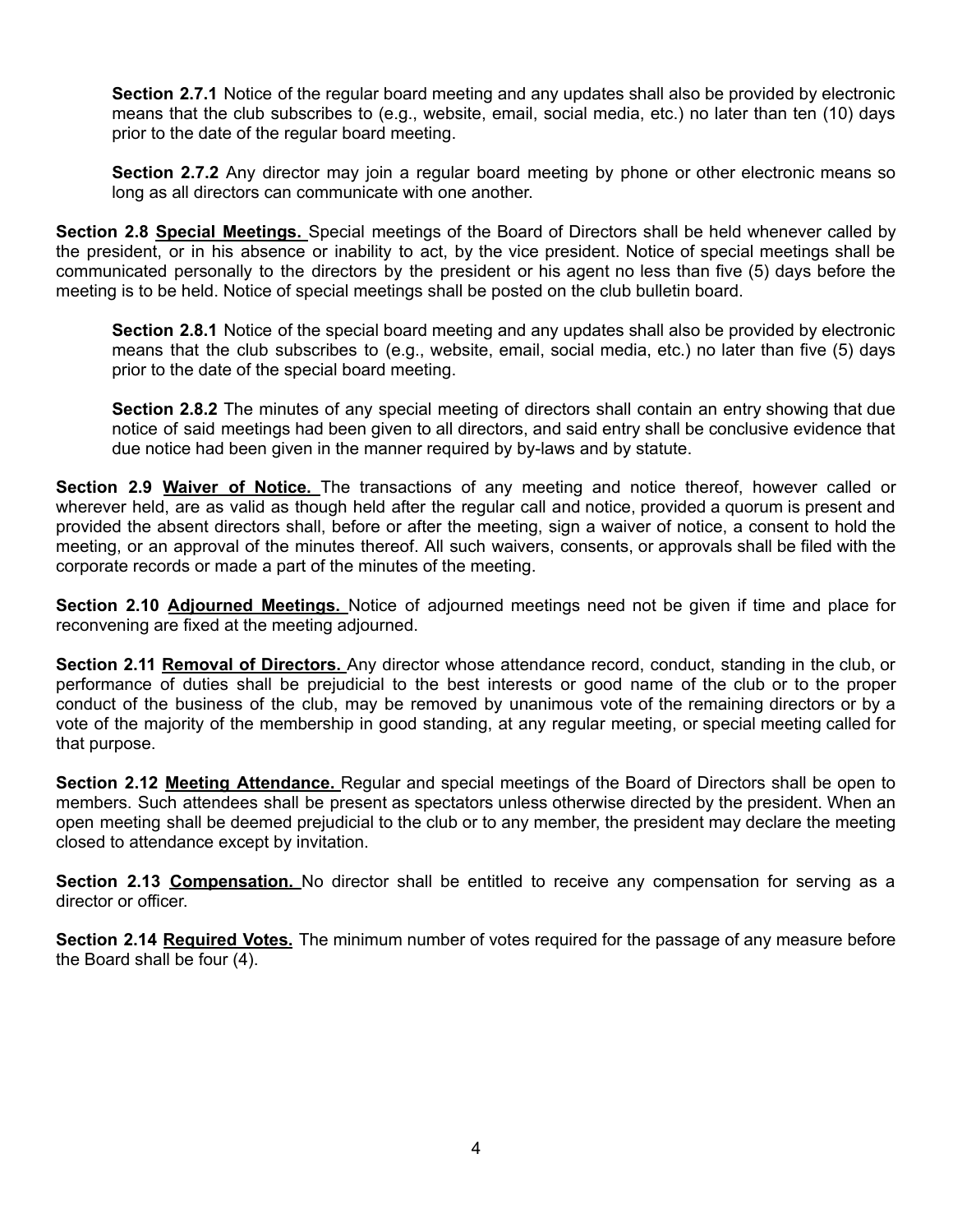# **ARTICLE III**

## **Officers**

**Section 3.1 Designation.** The officers of the corporation shall be a president a vice president, a secretary, a treasurer and such other subordinate officers as the Board of Directors shall establish. The Board of Directors may appoint any individual to such subordinate office.

**Section 3.2 Election.** The officers shall be elected annually by the Board of Directors from among its members at the first board meeting following annual election of directors.

**Section 3.3 Vacancies.** An officer vacancy shall be filled from among the remaining directors by appointment of the president; except that the vice president shall succeed to a presidential vacancy until the next election of officers.

**Section 3.4 President and Vice President.** The president shall preside over the meetings of the members and of the Board of Directors; shall in general supervise and control the business and affairs of the corporation; and may sign and execute in the name of the corporation, deeds, mortgages, bond, or contracts authorized by the Board of Directors. Appointment of committees, or removal of members therefrom, shall be subject to his direction and approval, and he shall be an ex-officio member thereof. The president shall prescribe the duties of the officers and employees of the corporation. The vice president shall act as president in the case of absence of the president, or his inability to serve, and in general perform such other duties as may be assigned by the president, or the Board of Directors, or specified by these by-laws.

**Section 3.5 Secretary.** The secretary shall keep a full and complete record of the proceedings of the Board of Directors and of the meetings of the members; so that all notices are given as prescribed; be custodian of the corporate records, seal, and membership records, and in general perform such other duties as may be assigned by the president or the Board of Directors, or specified by these by-laws.

**Section 3.5.1** The full or complete records of the proceedings may be maintained in written or electronic form and stored in any electronic medium to which the club subscribes and which is readily accessible by any board member.

**Section 3.6 Treasurer.** The treasurer shall have custody of and be responsible for all funds and securities of the corporation, keeping such funds in whatever place of deposit as shall be designated by the Board of Directors. He shall ensure that the club maintains a regular set of books using normal accounting procedures and shall be responsible for the submission of financial statements to the members and to the Board of Directors when requested by the president. Funds shall be paid out only on the check of the corporation signed by any two of the officers or any officer and the office manager or the office manager with oversight by the treasurer, all of whom shall be bonded. Club records shall be subject to an annual audit. The treasurer shall submit an annual financial report to the Board for distribution to the members.

**Section 3.7 Conflict of Interest.** All directors shall be expected to serve without any conflicts of interest. Any director who may privately benefit when the club is contemplating a financial transaction must disclose the private benefit to the board and shall not be involved with the financial transaction unless this director's involvement has been approved by a majority vote of the board.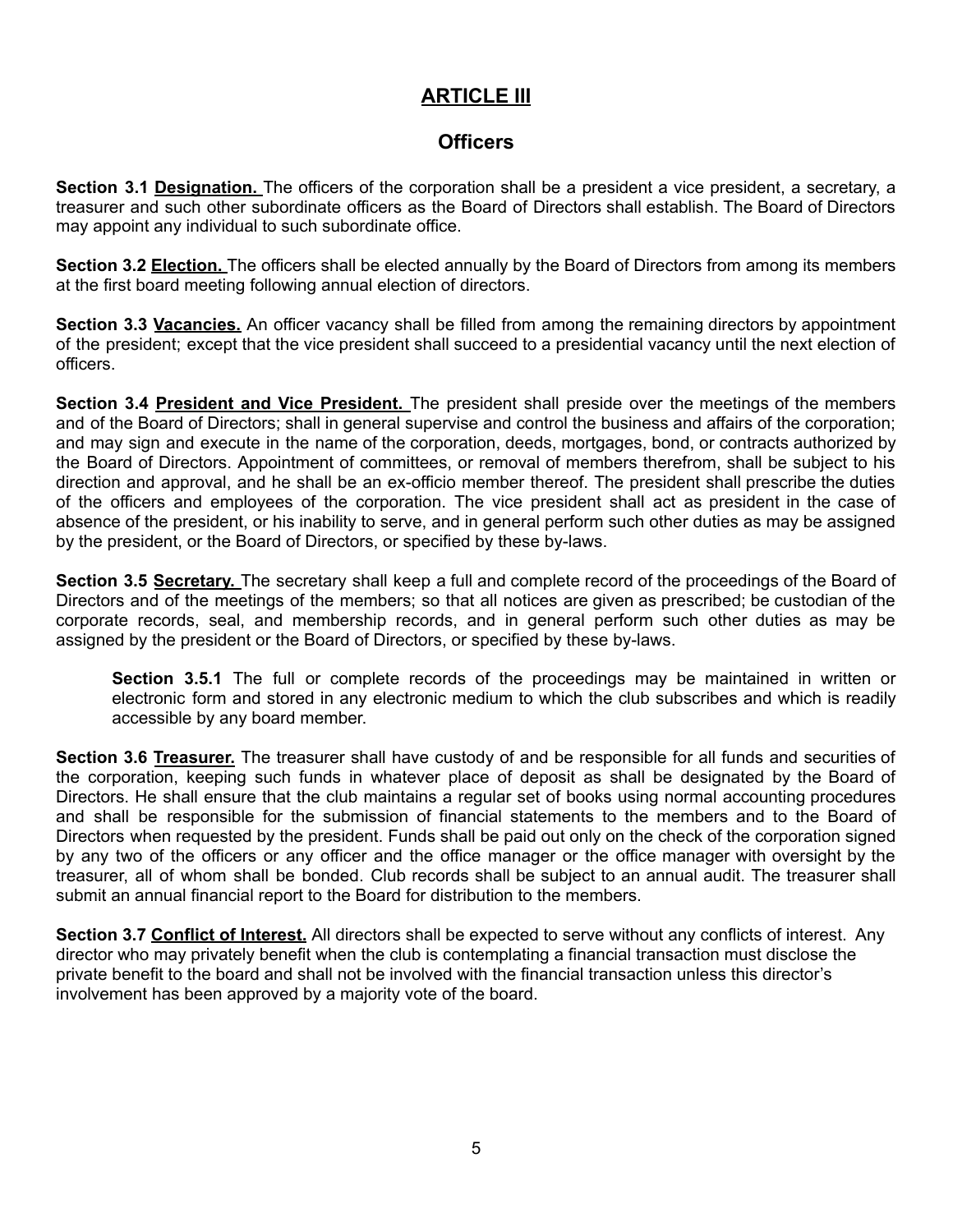# **ARTICLE IV**

## **Memberships**

**Section 4.1 Limitation of Memberships.** The club shall be composed of family memberships. The number of family memberships shall be limited to three hundred (300). The Board of Directors shall establish a waiting list for family memberships, and if a person shall apply at a time when there are three hundred (300) members, his or her name shall be placed at the foot of the list.

**Section 4.1.1 Limitation of Ownership.** No more than one family membership may be owned by one family residing in the same household, as defined under Section 4.2, unless approved by the Board of Directors.

**Section 4.2 Family Membership Privileges.** Membership rights will be extended to all members of the immediate family of each club member residing in the same household at least six (6) months of the year. Children of a member who reside in an education institution as students shall nevertheless be deemed to reside in the household of the member. Members shall register the names and ages of those family members entitled to club privileges. The Board of Directors shall be empowered to define and approve special cases where a person or persons is or are resident of a household but are not part of the normal parent-child family relationship.

**Section 4.3 Classes of Memberships.** The corporation shall have the following classes of memberships:

**Section 4.3.1 Participating Memberships.** Membership rights will be extended to all members of the immediate family residing in the same household. This membership shall carry full voting privileges and be subject to all club dues, fines, and assessments.

**Section 4.3.2 Inactive Memberships.** On request from a member and with permission from the Board of Directors a member may be declared temporarily inactive. In such status the dues for that membership shall be reduced by one-half, and the right of the member to use the club facilities shall be suspended. Inactive status may be authorized at the discretion of the Board of Directors, but will ordinarily be allowed only in cases where the member and his family are to be absent from Santa Clara County for a period of not less than ninety (90) days.

**Section 4.3.3 Suspended Memberships.** A suspended member shall not have membership rights to club facilities or functions. He shall, however, be subject to all dues, fines, and assessments.

**Section 4.3.4 Special Memberships.** The Board of Directors may establish such special classes of membership as it shall deem advisable.

**Section 4.4 Qualifications.** Subject to the authority of Board of Directors to make exceptions, the following shall determine the qualification of applicants for membership:

**Section 4.4.1** Applicants must be financially responsible and of good character.

**Section 4.4.2** Applicants shall have been made acquainted with the by-laws and operating rules of the club and shall, upon acceptance of membership, be bound to comply with these by-laws, and such rules and regulations as may be established.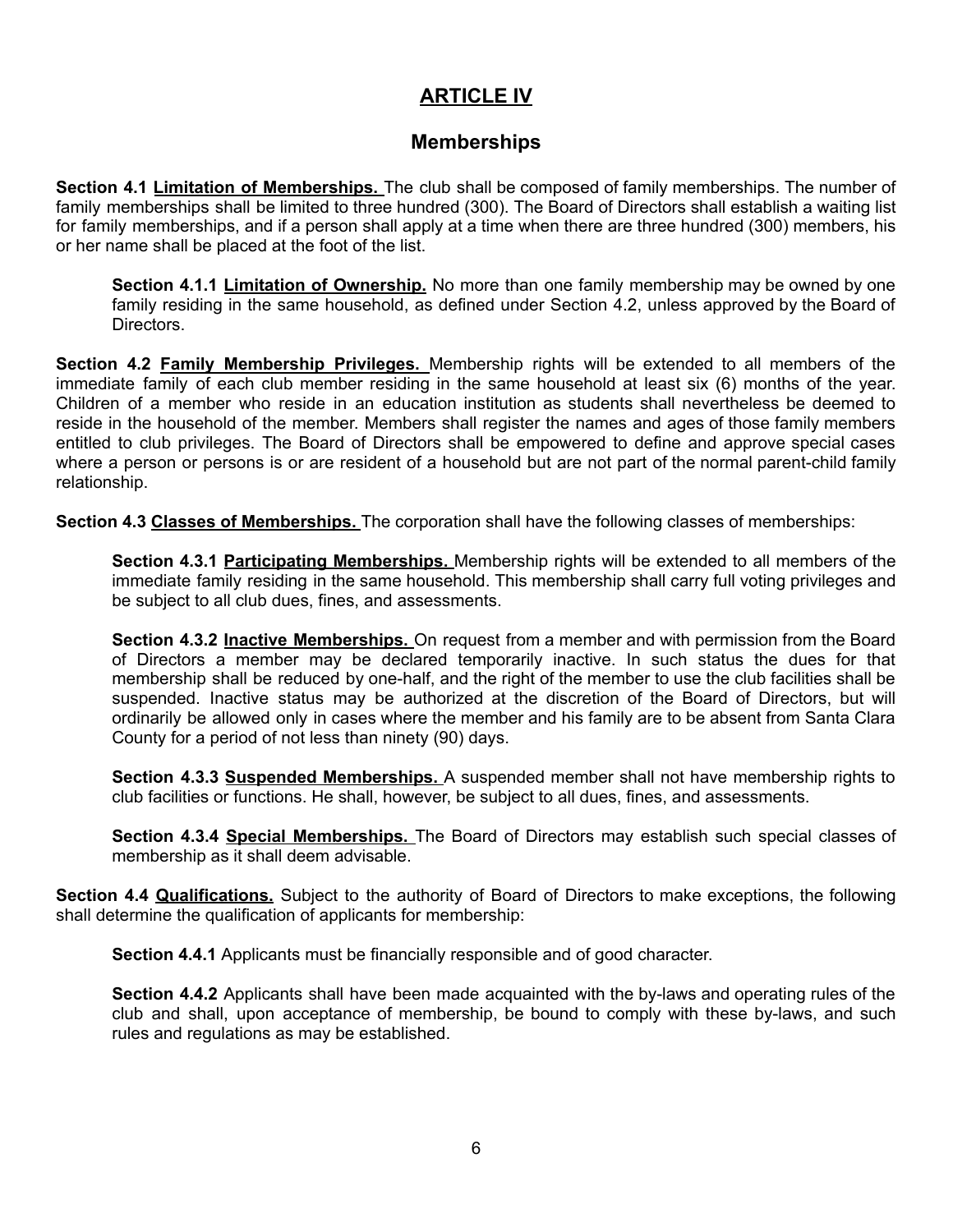**Section 4.5 Sale of Membership.** The following conditions shall apply to all membership sales:

a) A member desiring to sell his membership must make a written request to the Board of Directors to place his membership on the for-sale list.

b) In the event a member wants to withdraw his membership from the for-sale list a written request should also be made to the Board of Directors.

**Section 4.5.1** Memberships may be sold only by the club, and at a price established by the Board of Directors and in effect at the time of the sale, provided the selling member shall approve of the price if it has changed since the membership was submitted for resale.

**Section 4.5.2** The Board of Directors shall maintain a list of memberships in the order in which they shall be sold. The memberships shall be entered on the list in order of their priority classification, and within each priority, in order of the date acquired for sale.

**Section 4.5.3** First sale priority shall be given to club-owned memberships. Second sale priority shall be given to members in the order in which memberships become available for sale. Exceptions to this priority system shall be made in the case of a selling member who secures and provides to the club a buyer for his membership. In such a case, the club shall sell the member's interest to the aforementioned buyer regardless of priority.

**Section 4.5.4** Upon re-sale of a membership, the club shall pay to the former member the price for which the resale was made less fees, taxes and any outstanding indebtedness of the member to the club.

**Section 4.5.5** The member shall present his membership certificate to the secretary for cancellation and reissue, and shall pay to the club any established fees, taxes, or accrued unpaid dues.

**Section 4.5.6** The Board of Directors may, at their discretion, purchase for the club any membership available for sale.

**Section 4.5.7** Until such time a membership is sold the selling party is still a member of the club, and as such, is not released from his liabilities to the club, including monthly dues.

**Section 4.6 Rights of Members.** Members are in fact shareholders in the corporation, and as such are entitled to a certificate of membership, voting rights, and in general, the right to hold office and the right to share and participate in all benefits which shall accrue to the club. They are, in addition, entitled to share in the assets of the club on dissolution as their interests may appear on a pro rata basis.

**Section 4.7 Responsibility of Members.** All members are responsible for adherence to the provisions of these by-laws, and such additional rules and regulations as shall be properly established. No member shall be entitled to convey any interest, right, or privilege in the club to any unauthorized person.

**Section 4.8 Good Standing.** The essence of good standing shall be considered to encompass good conduct and timely payment of dues and indebtedness to the club. In no case shall a member be considered in good standing if his indebtedness exceeds three (3) months dues. Members shall be responsible for their conduct and for that of their respective family members and guests.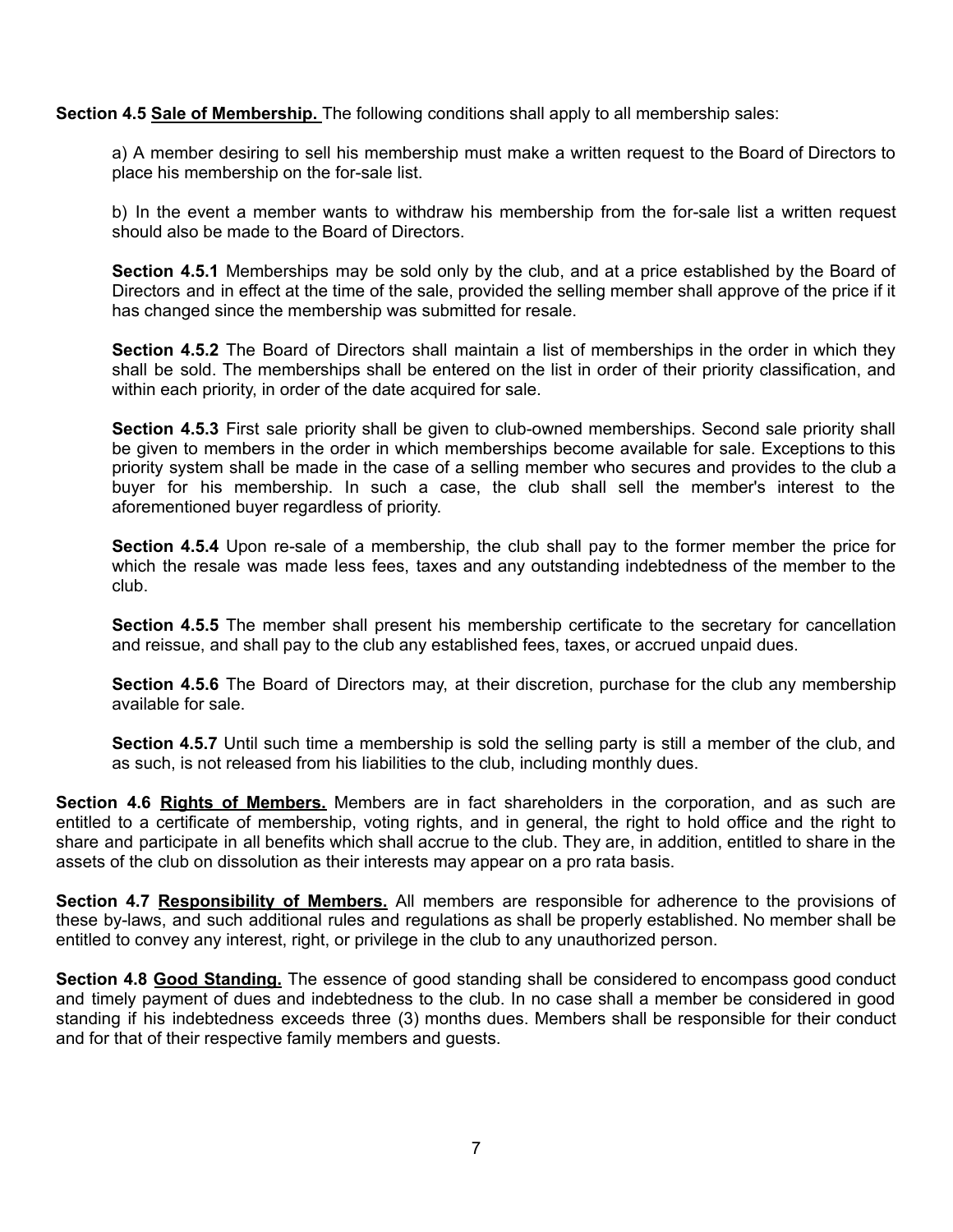**Section 4.9 Damage to Club Property.** In the event of damage, loss or theft of club property, the Board of Directors shall cause an investigation to determine the monetary value of the loss and the person or persons responsible. If the loss shall have been caused by a member or a guest, the amount shall be billed to the responsible member. Any member so billed shall have the right to be heard by the Board of Directors in closed session provided the member shall submit to the president a written request for such hearing. The decision of the Board of Directors as to the extent of loss and determination of responsibility shall be final.

**Section 4.10 Certification of Membership.** Certificates of membership shall be nonnegotiable and non-transferable except as herein provided, and may be held only by members. In case any certificate shall become mutilated, stolen, destroyed, lost, wrongfully withheld or canceled by expulsion, the Board of Directors may by resolution invalidate such certificate and cause a new certificate to be issued.

**Section 4.11 Death of a Member.** Upon the death of a member, the membership shall terminate. The certificate of membership shall be surrendered for cancellation and the club shall pay to the estate of the member the established value of the membership in effect on the date of cancellation, less any indebtedness of the member, and less applicable fees; except that if the membership shall have been jointly held, it shall automatically vest to the surviving holder. In the latter case the membership certificate must be presented to the secretary for cancellation and reissue in the name of the surviving member.

**Section 4.12 Suspension or Expulsion of Members.** Any member may, after notice and hearing, be suspended or expelled from the club for any violation of bylaws or rules, or for other conduct within the premises deemed by the Board of Directors to be detrimental to the welfare, interest, and character of the club. No member shall be suspended or expelled except after notice and hearing by the Board of Directors. The accused member shall be given written notice of the hearing at least five (5) days prior thereto, setting forth a specification of the charges against him. The decision of the Board of Directors shall be final and conclusive.

**Section 4.12.1** Suspension shall be for such period as the Board of Directors may decide, but shall not exceed a period of six (6) weeks from the date of suspension. Suspension shall not release the member from his liability for any indebtedness to the club, including monthly dues during the period of suspension.

**Section 4.12.2** An expulsion shall operate as an immediate termination of membership. Any member may be expelled by the Board of Directors for a violation of the by-laws or rules of the club or for other conduct either within or outside the premises of the club, deemed by the Board of Directors to be detrimental to the welfare, interest, or character of the club, or for default for a period of six (6) months in payment of any indebtedness owing to the club. When a member is expelled that membership becomes the property of the club. When the club sells the membership, the expelled member shall receive the proceeds of the sale, less transfer fee and any indebtedness owing to the club, unless the expulsion is for reasons of indebtedness, in which case, the expelled member shall not receive any of the proceeds from the sale.

**Section 4.13 Bankruptcy of a Member.** A membership shall not be subject to attachment, garnishment, or execution, nor shall it be an asset of the debtor in the event of his bankruptcy, voluntarily, or assignment for the benefit of creditors, or other creditorship proceedings. In the event of any involuntary transfer of membership or voluntary transfer without the written approval of the Board of Directors, the membership shall automatically terminate and revert to the club for re-sale in the manner prescribed by Section 4.5 of these by-laws.

**Section 4.14** No member of this corporation shall be personally liable for the debts, liabilities, or obligation of the corporation.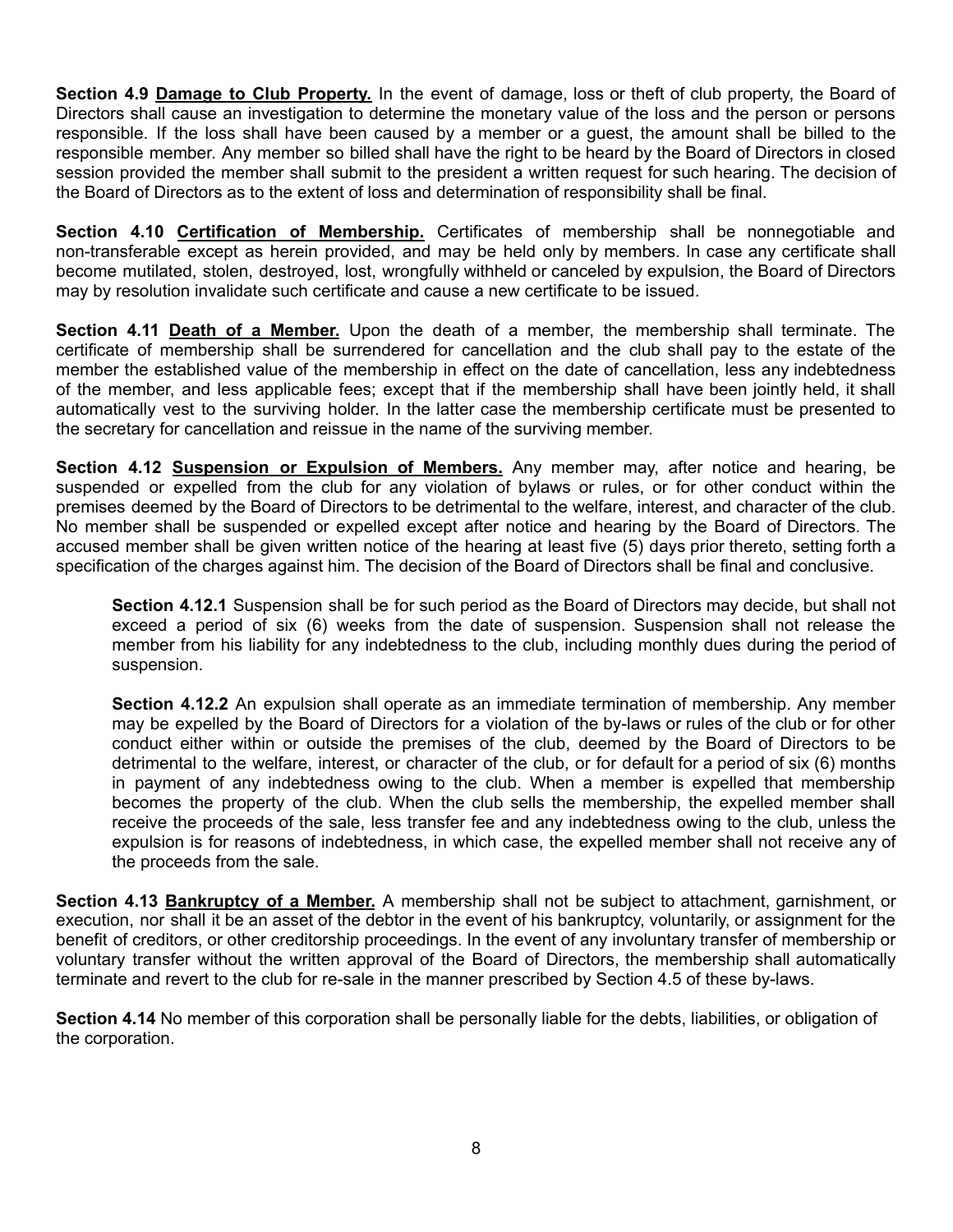# **ARTICLE V**

## **Visitors and Guests**

**Section 5.1 Guest Categories.** Guests of the club members shall be divided into the following categories:

**Section 5.1.1 Regular Guests.** A regular guest shall be defined as any person who is a guest of a proprietary member.

**Section 5.1.2 Special Guests.** The Board of Directors may establish such guest categories as it may deem advisable.

**Section 5.2 Guest Privileges.** Any member except a family member under fifteen (15) years of age may invite any person or persons to the club as guests when accompanied by a member. However, no more than ten (10) guests of a member shall be allowed to enter the club area on a given day without prior approval of the Board of Directors. Guest privileges may be revoked by the Board of Directors at any time. A bona fide baby sitter will not be considered as a guest.

**Section 5.3 Registration of Guests.** A guest registry shall be maintained at the club, and a record of each guest shall be kept therein. The information shall include the name, address, date of visit, type of guest, whether a guest fee is to be charged, and the membership number of the host. Proper registration of guest shall be accomplished at the time of admission to the club.

**Section 5.4 Guest Fee.** If a guest of a member uses the swimming pools, tennis courts, or other recreational equipment or facilities of the club, a fee will be charged for whatever amount shall have been established by regulation and approved by the Board of Directors. The owner of the membership certificate under which the privileges of the club are extended to any guest shall be responsible for the conduct of and all debts to the club incurred by such guests.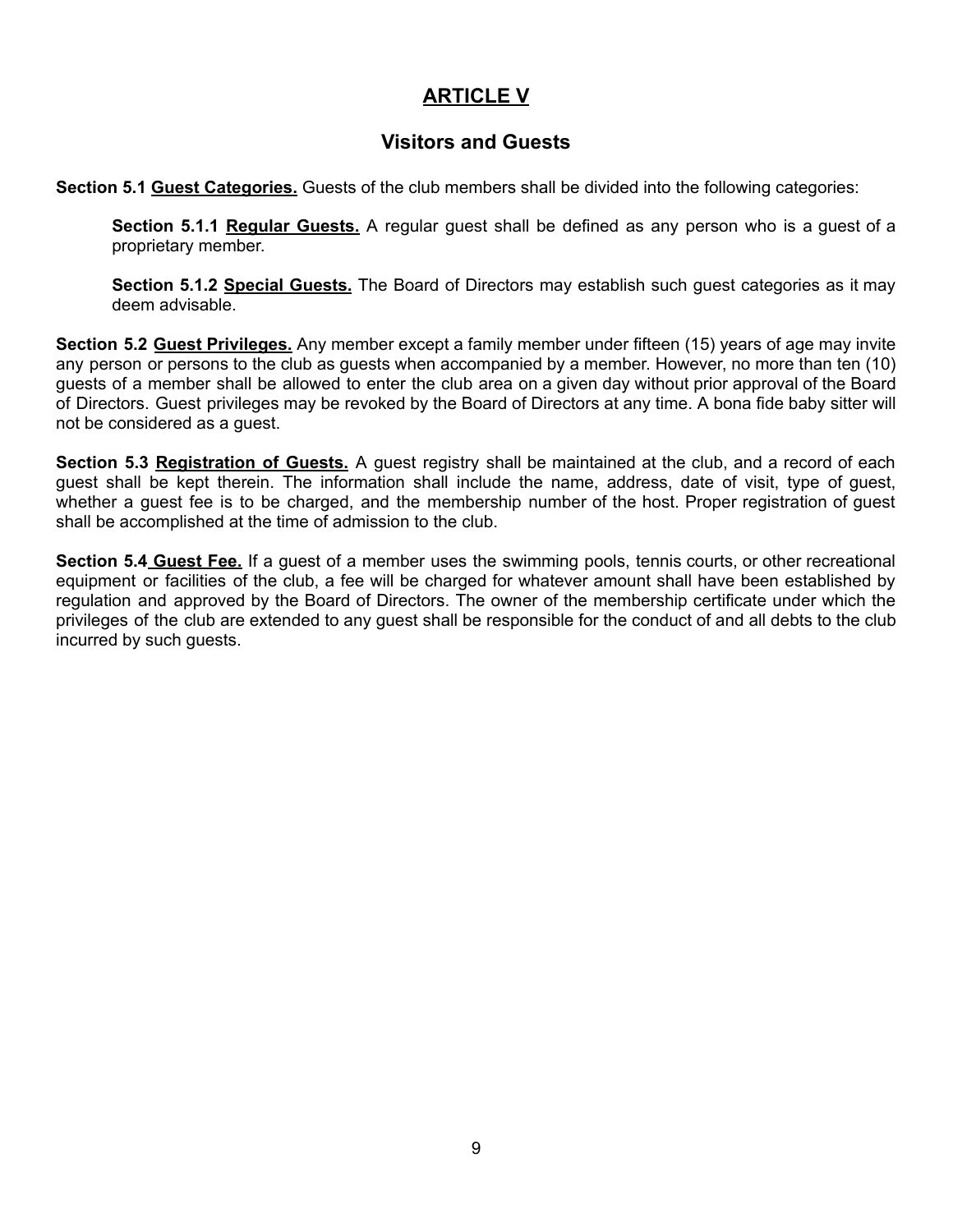## **ARTICLE VI**

#### **Meetings of Members**

**Section 6.1 Place of Meeting.** All meetings of members shall be held at the club house or at such other place as may be designated by the Board of Directors. All regular members in good standing shall be entitled to attend, participate in and vote at each annual and special meeting of members.

**Section 6.2 Annual Meeting.** The annual meeting of members for the purpose of election of directors and for the transaction of such other business as may properly come before the meeting shall be held on the second Monday of March of each year at such hour as shall be fixed by the Board of Directors.

**Section 6.2.1** Notice of the annual meeting and any updates shall also be provided by electronic means that the club subscribes to (e.g., website, email, social media, etc.) no later than thirty (30) days prior to the date of the annual meeting.

**Section 6.3 Special Meeting.** Special meetings of members for any purpose may be called at any time by the president, and must be called by the president upon approval of the Board of Directors or upon the written request of at least thirty (30) members in good standing.

**Section 6.4 Notice of Meetings.** Notice of each meeting of members whether annual or special, shall specify the date, place, and hour as well as the general purpose of the meeting, and shall be given by the secretary at least ten (10) days prior to the date of the meeting by letter or postal card mailed to each member.

**Section 6.4.1** Notice of the meeting and any updates shall also be provided by electronic means that the club subscribes to (e.g., website, email, social media, etc.) no later than ten (10) days prior to the date of the meeting.

**Section 6.4.2** Except in the case of an adjustment for thirty (30) days or more, no given notice of the time and place of an adjourned meeting need be given at the meeting adjourned.

**Section 6.5 Voting.** Only members in good standing shall be entitled to vote; and each membership, whether held jointly or individually, shall be entitled to one (1) vote. Voting by proxy shall not be allowed.

**Section 6.5.1** In the event that a vote is required by the membership, voting may be done by electronic means such as email or as to be determined by the board.

**Section 6.6 Quorum.** Presence of the holder or holders of thirty (30) memberships shall constitute a quorum at all general or special meetings except as otherwise expressly provided by these by-laws. In the absence of a quorum any meeting of members may be adjourned by the vote of a majority of the members present.

**Section 6.7 Conduct of Meetings.** The president or in his absence, the vice president, shall preside at meetings of the members. The secretary of the club shall act as secretary of the meeting, and in the absence of the secretary, the chairman may appoint any member to act as secretary of the meeting. All meetings of this corporation shall be conducted under Robert's Rules of Order, except as otherwise provided herein.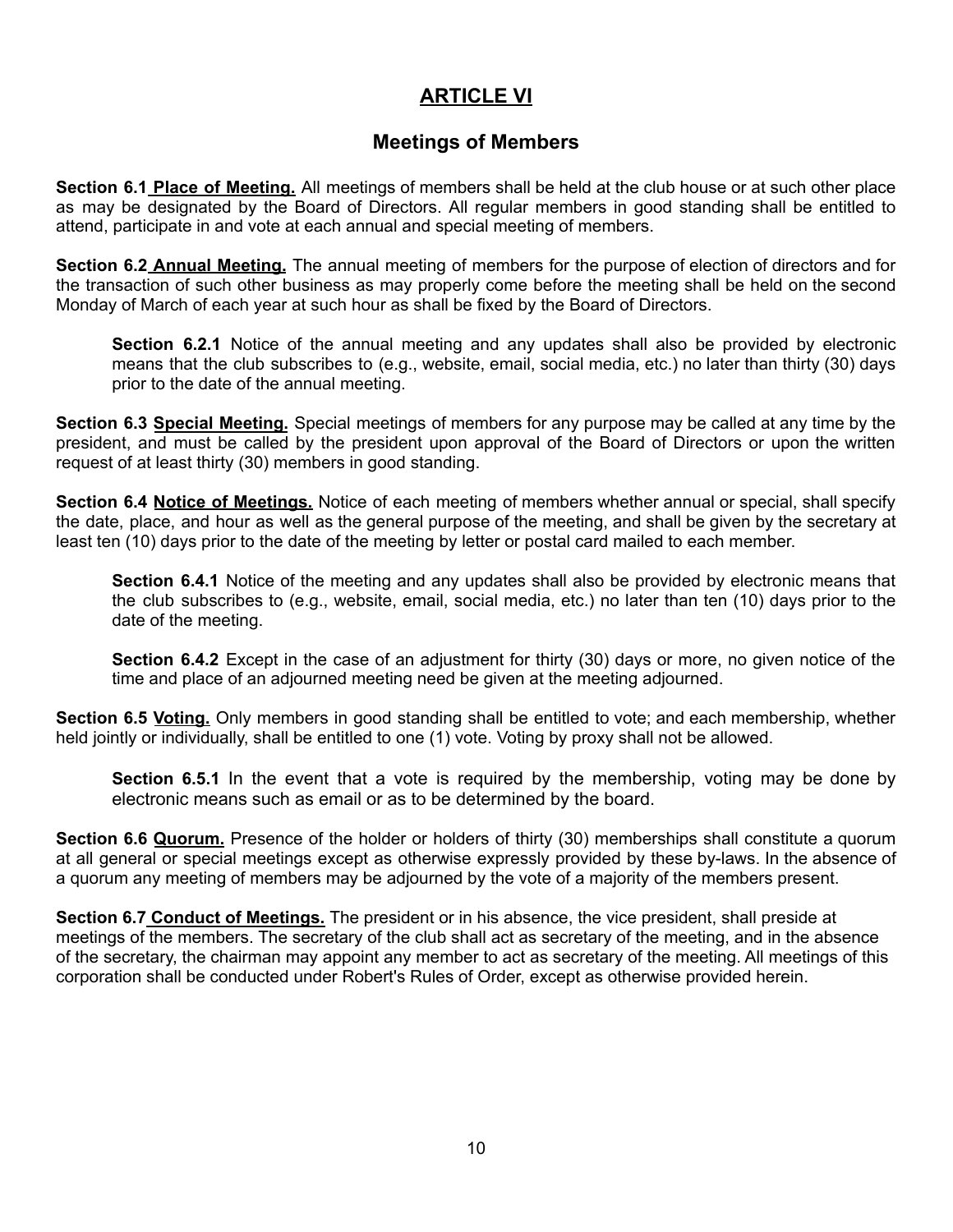#### **ARTICLE VII**

#### **Election of Directors**

**Section 7.1 Nominating Committee.** Between the 1st and 15th days of January of each year, the president may appoint a Nominating Committee consisting of five (5) members, none of whom may be a director. The president may, at the time of such selection, indicate which member of the committee shall act as chairman. Notice of committee and chairman selection may be posted on the club bulletin board. The terms of Section 7.1 may be optionally implemented at the discretion of the board and in the event that this Section 7.1 is implemented, the following Sections 7.1.1 to 7.1.3 shall also apply.

**Section 7.1.1** On or before the 15th day of the succeeding February the Nominating Committee shall select the name of nominees for directors to be voted on at the next election and shall give written notice thereof to the president.

**Section 7.1.2** The Nominating Committee shall normally meet in closed session and shall carefully consider all recommendations for selection from any member or group of members. In event of failure to agree, the chairman shall promptly notify the president in writing whereupon the president shall appoint a new committee.

**Section 7.1.3** The selections of the Nominating Committee shall be known as the "committee ticket" and the ticket so selected shall be posted on the club bulletin board not less than twenty-one (21) days prior to election.

**Section 7.2 Self-Nomination.** Any member who is in good standing for not less than eight (8) months prior to their nomination may also self-nominate to be a candidate for the Board of Directors. The self-nomination shall be in writing signed by the candidate and filed by the candidate not more than thirty (30) or less than ten (10) days prior to the date of the election meeting. Such writing shall contain a brief sketch of the qualifications of the candidate. Notice of such nomination shall be posted on the club bulletin board.

**Section 7.3 Nomination by Members.** Ten (10) or more members in good standing may also nominate candidates for the Board of Directors in writing signed by them and filed by them not more than thirty (30) or less than ten (10) days prior to the date of the election meeting. Such writing shall contain a brief sketch of the qualifications of such nominees. Notice of such nomination shall be posted on the club bulletin board.

**Section 7.4 Notice of Nominees.** Written notice of the nominees together with a brief sketch of the qualification of each nominee and manner of nomination shall be mailed to every member along with the notice of election meeting at least ten (10) days prior to the date of such meeting. In addition such notice shall be posted on the club bulletin board.

**Section 7.5 Election Procedure.** If the number of persons nominated for director shall not exceed the number of directors to be elected, the secretary may, upon motion duly made, seconded and carried, be directed to cast the ballots in favor of the nominees. If the number of persons nominated shall exceed the number of directors to be elected, the election shall proceed as follows:

**Section 7.5.1** Nominees shall be introduced and a sketch of their qualification read to the meeting.

**Section 7.5.2** A sketch of the qualifications of the persons nominated shall be forwarded to all members no later than ten (10) days before the date of election.

**Section 7.5.3** Election shall be by secret ballot, which shall have been previously prepared by the club secretary. setting forth the names of all candidates in alphabetical order, and stating the manner of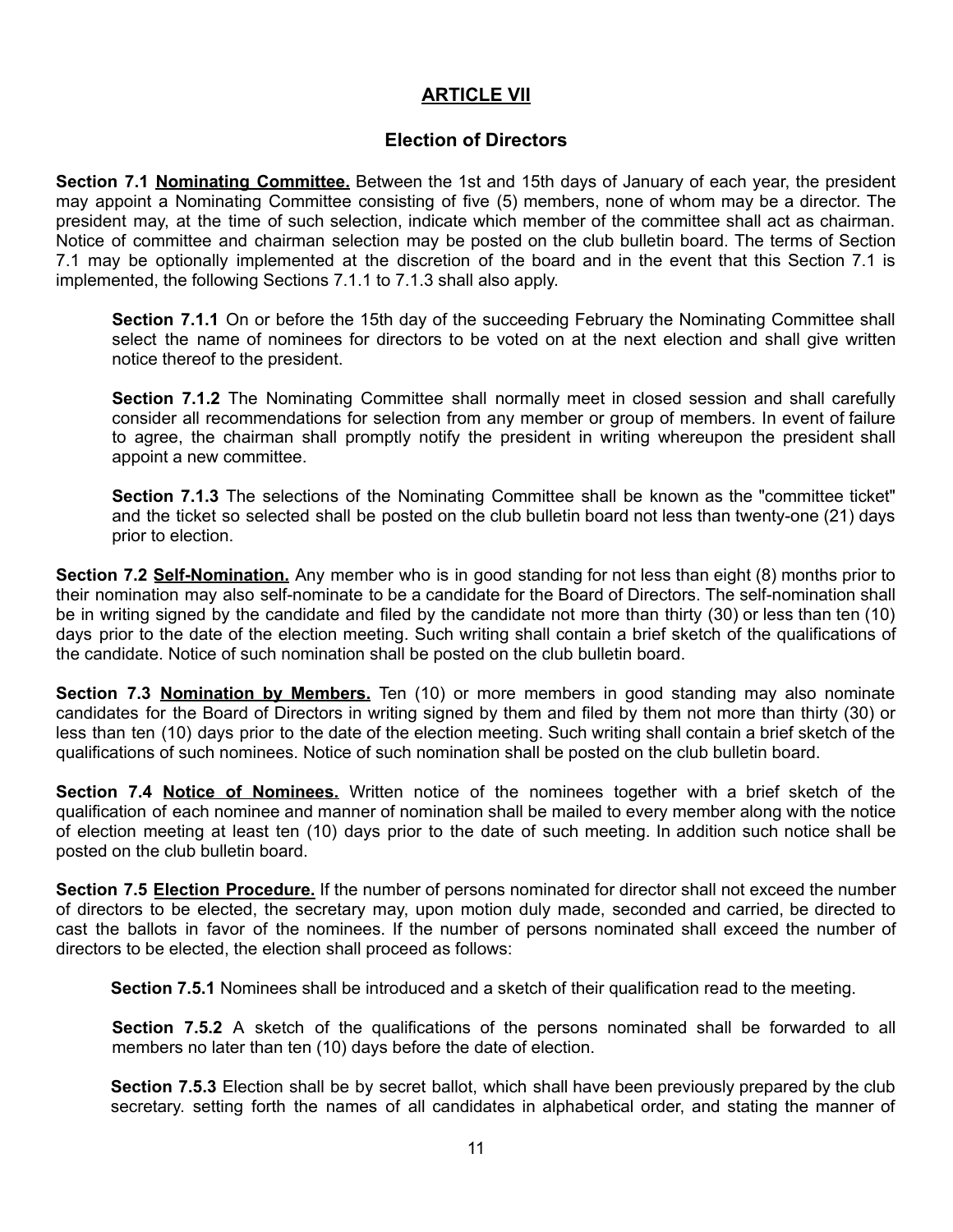nomination. Conduct of the election shall be in the charge of three inspectors of election who shall be appointed by the president. The decision of a majority of the inspectors shall be final in all respects.

**Section 7.5.4** The inspectors of election shall maintain at the election meeting a closed ballot box. In casting a ballot, a member shall sign a registry of voters, which shall have been provided and certified by the secretary. An expiration time shall have been fixed by the Board of Directors, and notice thereof included in the notice of the election meeting. At the appointment time, balloting shall cease and the inspectors of election shall count the ballots and report the results to the secretary. Notice of said results shall be announced in the meeting by the president and shall be placed on the club bulletin board by the secretary.

**Section 7.5.5** Voting can include electronic means to be determined at the time of the election by the board.

**Section 7.5.6** Each membership in good standing shall be entitled to one (1) vote for each director to be elected.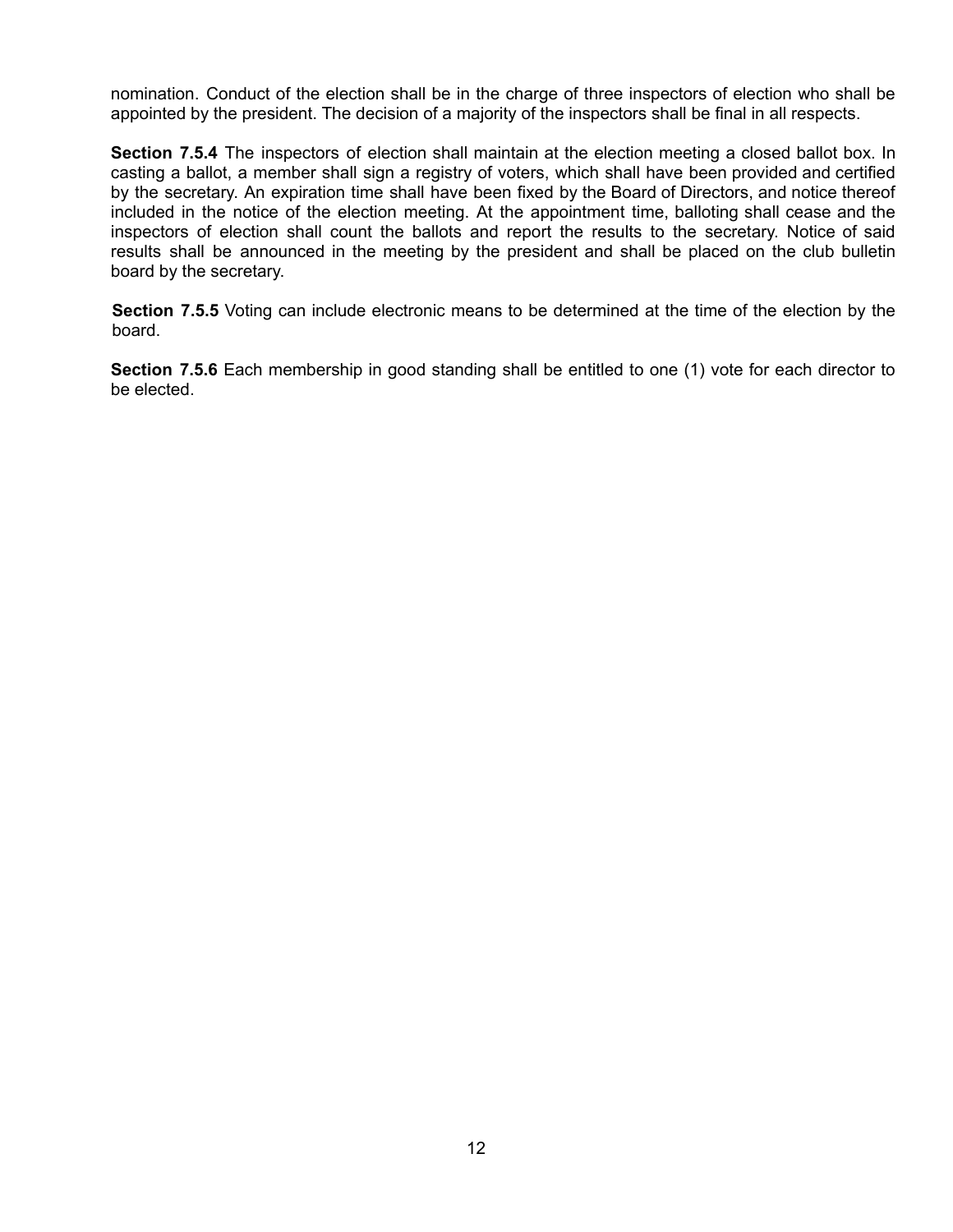# **ARTICLE VIll**

## **Committees**

**Section 8.1 Committees.** Committees shall be established by the Board of Directors as it deems necessary. Each committee shall have responsibility in all matters suggested by its title and delegated to it by the Board of Directors.

**Section 8.1.1 Membership.** Committee membership shall be restricted to members in good standing.

**Section 8.1.2 Committee Records.** Each committee shall keep minutes of each meeting and deliver one legible copy of said minutes to the board secretary.

**Section 8.2. Board Responsibility.** No business of the committees shall become official policy of the club until such business has been approved by the Board of Directors.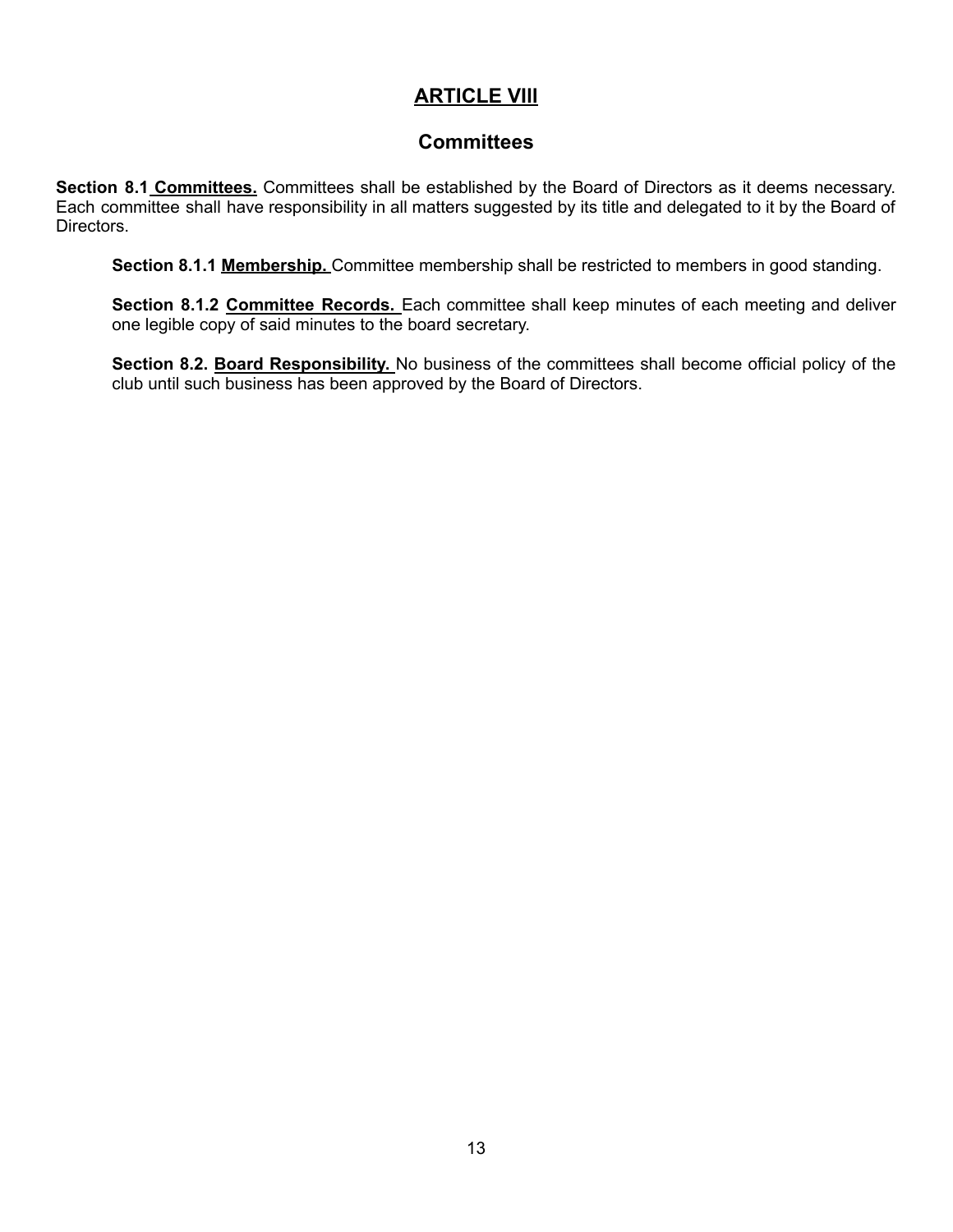## **ARTICLE IX**

## **Fees, Dues, Assessments**

**Section 9.1 Membership Price.** The price of ownership of a membership shall be established by the Board of **Directors** 

**Section 9.2 Membership Transfer Fee.** Upon sale of a membership, the old member shall pay to the club a fee to cover the administrative costs thereof. Such fee shall be determined by the Board of Directors.

**Section 9.3 Dues.** The Board of Directors shall determine the amount of monthly dues to be paid by each member. Such amount shall be consistent with the current and projected operating and maintenance costs of the club.

**Section 9.4 Assessments.** No assessment in addition to dues, membership price and transfer fees, shall be levied upon any member at any time unless such assessment shall have been approved by the vote or written consent of not less than two-thirds of the membership in good standing.

**Section 9.5 Payment of Dues, Delinquency Fees and Indebtedness.** The monthly dues shall be payable in advance to the club, together with any indebtedness (including delinquency fees, as determined by the Board of Directors, on any unpaid balance) incurred during the previous months. Members shall be responsible for indebtedness incurred by their respective family members and guests.

**Section 9.5.1** Any delinquency fees shall be proposed by the manager and approved by a majority vote of the board.